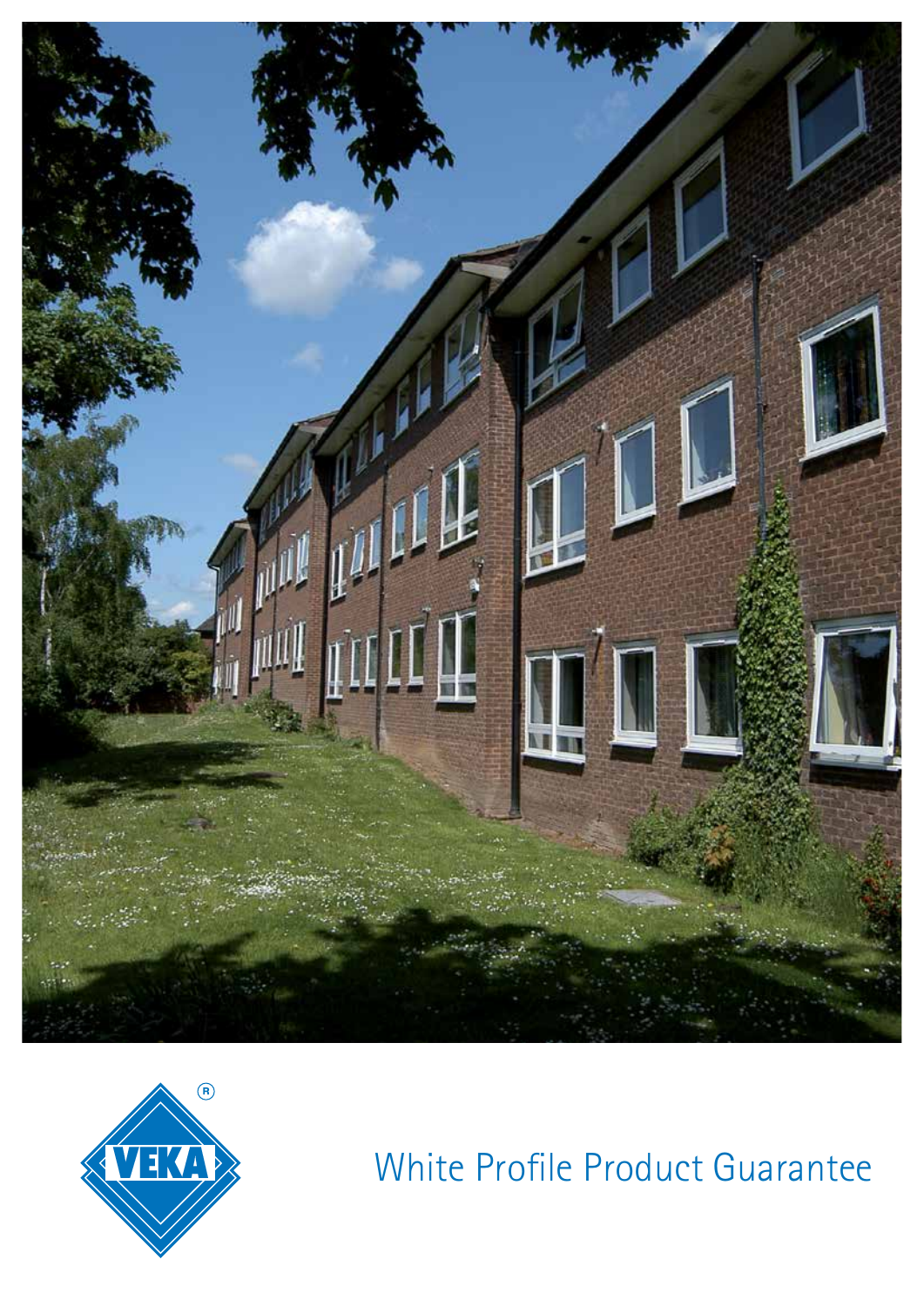

# White Profile Product Guarantee

**VEKA plc strives through industry-leading engineering and manufacturing techniques to produce the highest quality PVC-U white profile product (the "Product") designed to perform consistently in accordance with our customers' expectations. We rigorously apply testing and quality control throughout the process to ensure the VEKA plc profile maintains this consistently high performance level. We are very confident in the Product and would like to offer customers that have purchased the Product from us directly (the "Customers") the guarantee outlined below (the "Guarantee").**

# **Term**

Subject to the terms of this Guarantee, we are pleased to offer Customers a 10 year quarantee for the Product, such quarantee to begin upon the date of extrusion. If it is necessary to repair or replace Products that are found to be defective, any such repair or replacement will not extend the duration of this Guarantee but the repaired or replacement Products will be guaranteed for the remainder of the 10 year period.

This Guarantee extends only to Products that are within the PVC-U white profile range for use in the United Kingdom and Ireland at the date of this Guarantee (unless agreed otherwise by VEKA plc in writing). Composite door substrate profiles are excluded from this guarantee.

# **Extent of Guarantee**

The benefit of this Guarantee is limited to Products that are found by VEKA plc to be faulty as a result of:

- any defect or discolouration that arises solely as a result of defective workmanship by VEKA plc or defective materials supplied by VEKA plc;
- any non-conformance of the profile shape, dimensions and specified tolerances of the Products with drawings provided by VEKA plc to the Customer prior to the Products being sold to the Customer;
- failure of the material supplied in the Products to be both consistent and resistant to the effects of weathering in accordance with established test procedures as outlined in British Standard BS EN 12608: 2003: Unplasticised polyvinylchloride (PVC-U) profiles for the fabrication of windows and doors – classification, requirements and test methods;
- failure of the Product to be colourfast in accordance with the British Standards methods of measurement current at the time the Products are extruded;
- the Product falling below 3 on the 'Grey' Scale of ISO 105-A02.

## **Notification Procedure**

Should the Customer become aware of a defect in the Products that it considers is covered by this Guarantee, or at the time that a Customer reasonably ought to be aware of the defect, then the Customer must:

- 1. promptly supply VEKA plc with written particulars of such claimed defects (and in any event no later than 3 days from discovery or from when the defect reasonably ought to have been discovered); and
- 2. provide all necessary access and other reasonable facilities and information required to enable VEKA plc to ascertain or verify the nature and cause of the defect claimed, by way of a site inspection and report to be carried out by a qualified representative of VEKA plc.

Should the site visit from VEKA plc fail to support the Customer's claim, then the Customer shall reimburse VEKA plc, on demand, for its reasonable costs in carrying out the site visit and preparing the report.

## **Repair or Replacement**

Where VEKA plc is satisfied, following a site inspection and report, that any defect in the Product is covered by the terms of this Guarantee, VEKA plc will repair or, at its option, replace any defective Products. Should VEKA plc choose to repair orreplace defective Products, VEKA plc shall not be responsible for any installation costs. In respect of any replacement to a Product, where an identical replacement product is unavailable, then an alternative of the same or higher specification will be provided.

## **Restrictions of Guarantee**

The Customer recognises that the Products are supplied in accordance with the Customer's processing conditions as notified to VEKA plc prior to the time of delivery. Should the Customer make any changes to materials or processes that could have a negative bearing on the performance of the Product, the Customer shall be deemed to be doing so at his own risk and VEKA plc shall be released and absolved from this Guarantee. This Guarantee shall not apply to any defect in a Product which results, in VEKA plc's reasonable opinion, from:

- any use of the Products that is not consistent with their 'normal' use, as envisaged by VEKA plc;
- normal wear and tear;
- accidental damage, damage by misuse, or damage resulting from assembly or installation;
- Products being cleaned with materials other than mild detergent and water.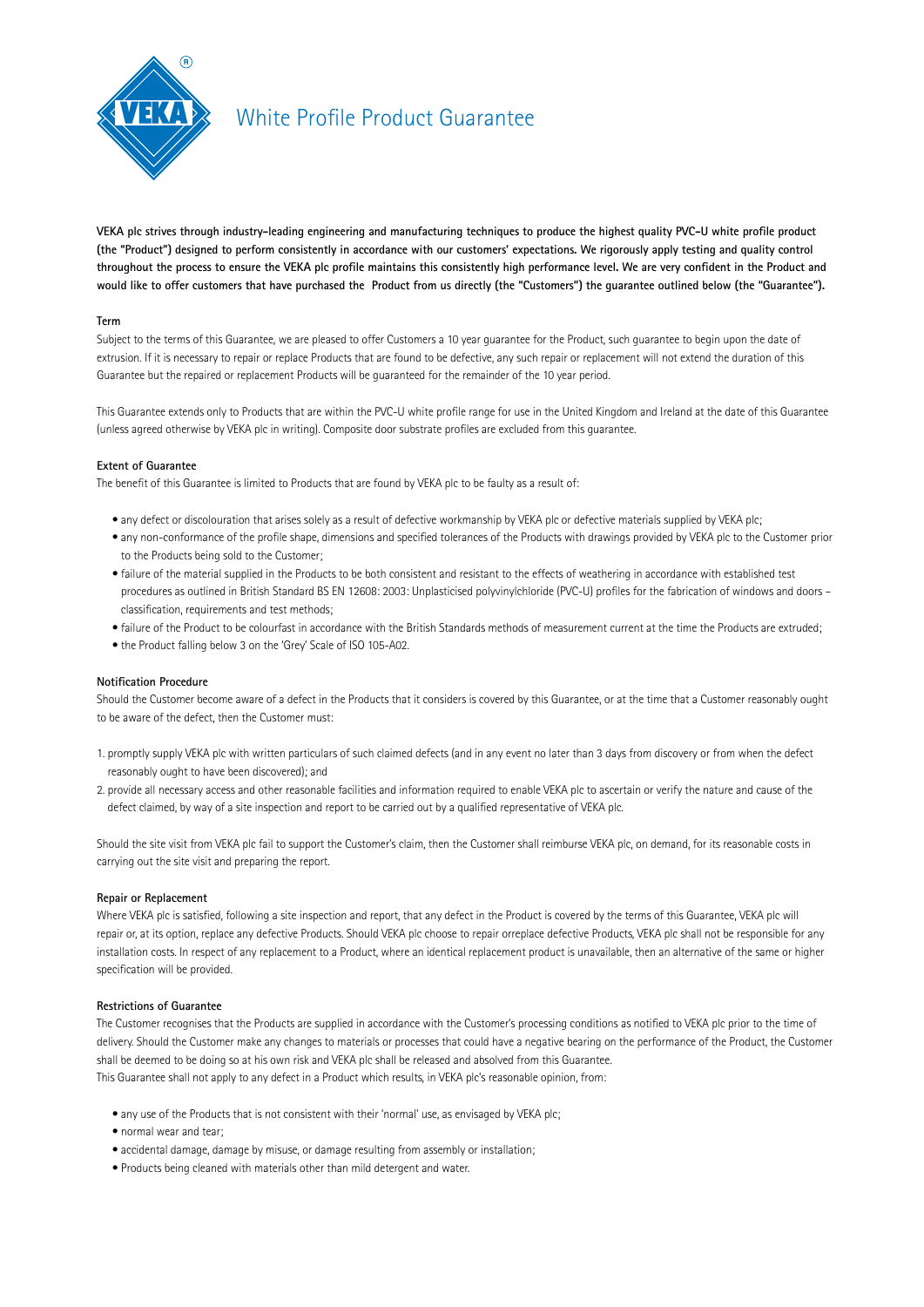Furthermore, this Guarantee does not cover Products:

- for which VEKA plc has not received payment in full;
- that have been supplied or installed outside of the United Kingdom or the Republic of Ireland;
- that have not been installed in accordance with British Standard BS8213-4;
- that have not been stored or treated in accordance with VEKA plc's recommendations at fabrication as set out in VEKA plc's fabrication manual.

In the event of any defect in, or failure of, the Product, or in the event the Product fails to perform as represented or expected, VEKA plc's sole and exclusive obligation is to repair or replace the Product subject to the limitations set out in this Guarantee and VEKA plc shall have no other liability in relation to a defective Product.

In the event that any provision of this Guarantee or the application thereof is, to any extent, held invalid or unenforceable, then the other provisions of the Guarantee shall remain in full effect.

This Guarantee shall be construed and interpreted in accordance with English Law and shall be subject to the jurisdiction of the English Courts only. This warranty does not affect the statutory rights of the Customer when acting as a consumer.

#### **Laminate Products Guarantee**

VEKA plc strives through industry-leading engineering and manufacturing techniques to produce the highest quality PVC-U profile laminated product (the "Product") designed to perform consistently in accordance with our customers' expectations. We rigorously apply testing and quality control throughout the process to ensure that the VEKA plc profile maintains this consistently high performance level. We are very confident in the Product and would like to offer customers that have purchased the Product from us directly (the "Customers") the guarantee outlined below (the "Guarantee").

#### **Term**

Subject to the terms of this Guarantee, we are pleased to offer Customers a 10 year guarantee for the Product (any non-stock or special laminated products to be guaranteed for between 7.5 to 10 years as determined by VEKA plc), such guarantee to begin upon the date of lamination. If it is necessary to repair or replace Products that are found to be defective, any such repair or replacement will not extend the duration of this Guarantee but the repaired or replacement Product will be guaranteed for the remainder of the 10 year period (or between 7.5 and 10 years as appropriate if non-stock or special).

This Guarantee extends only to Products that are within the PVC-U laminated product range at the date of this Guarantee (unless agreed otherwise by VEKA plc in writing) and which are laminated by VEKA plc.

# **Extent of Guarantee**

The benefit of this Guarantee is limited to Products that are found by VEKA plc to be faulty as a result of:

- any defect or discolouration that arises solely as a result of defective workmanship by VEKA plc or defective materials supplied by VEKA plc;
- failure of the Products to meet the requirements of BS7722:2002 (surface-covered PVC-U profiles for windows and doors specification);
- any non-conformance of the profile shape, dimensions and specified tolerances of the Products with drawings provided by VEKA plc to the Customer prior to the Products being sold to the Customer;
- failure of the Product to be colourfast in accordance with the British Standards methods of measurement current at the time the Products are sold to the Customer;
- the laminate falling below 3 on the 'Grey' Scale of ISO 105-A02;
- the Product not being colourfast to din reference 54001 in accordance with the British Standards method of measurement current at the date that the Product is sold to the Customer.

#### **Notification Procedure**

Should the Customer become aware of a defect in the Products that it considers is covered by this Guarantee, or at the time that a Customer reasonably ought to be aware of the defect, then the Customer must:

- 1. promptly supply VEKA plc with written particulars of such claimed defects (and in any event no later than 3 days from discovery or from when the defect reasonably ought to have been discovered); and
- 2. provide all necessary access and other reasonable facilities and information required to enable VEKA plc to ascertain or verify the nature and cause of the defect claimed, by way of a site inspection and report to be carried out by a qualified representative of VEKA plc.